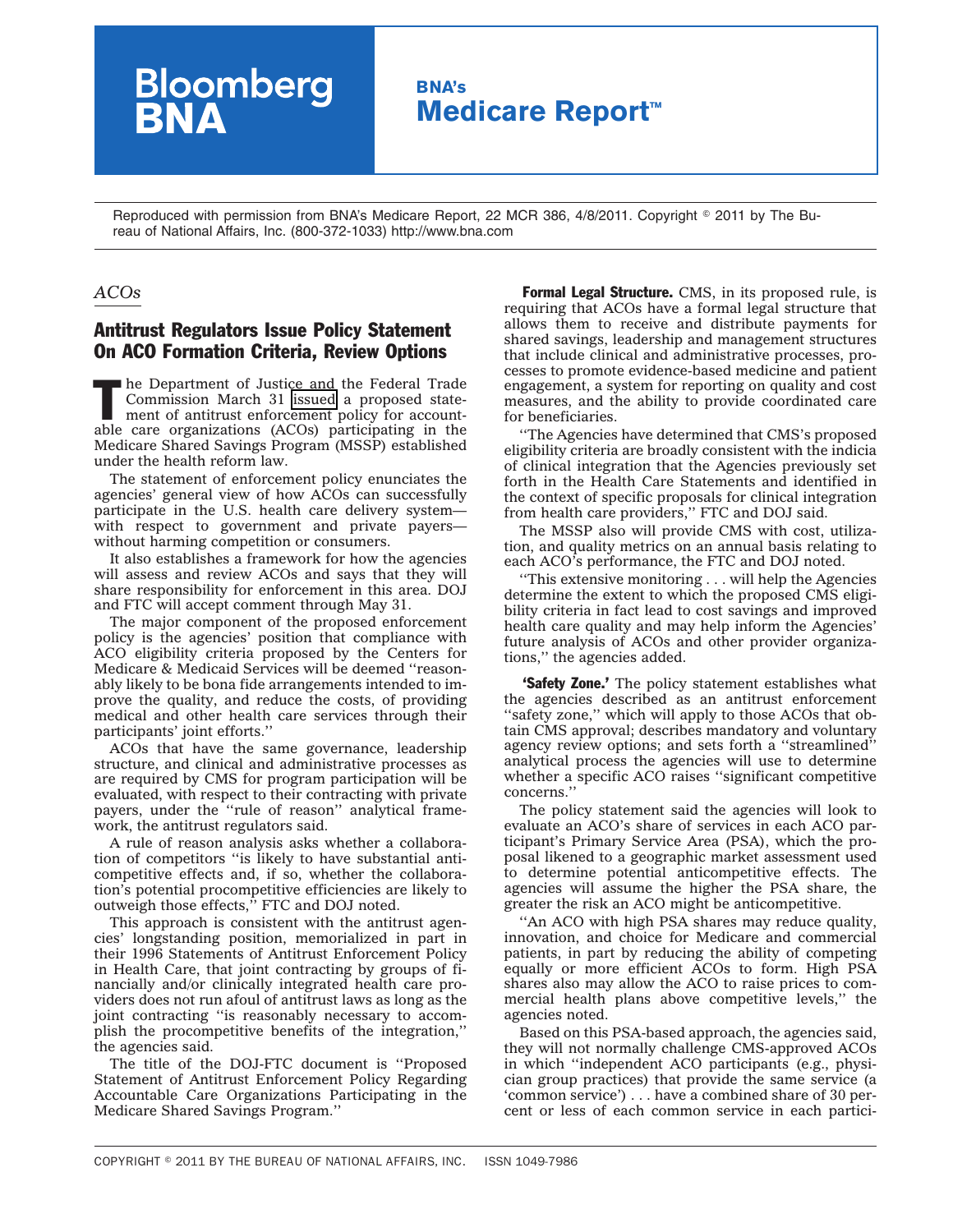pant's PSA, wherever two or more ACO participants provide that service to patients from that PSA.''

The policy statement also requires that a hospital or ambulatory surgery center (ASC) participating in an ACO ''must be non-exclusive to the ACO to fall within the safety zone, regardless of its PSA share.'' In the non-exclusive context, ''a hospital or ASC is allowed to contract individually or affiliate with other ACOs or commercial payers,'' the proposal said.

FTC and DOJ also set forth a ''rural exception,'' which allows non-exclusive arrangements with certain physicians in rural areas, even though the inclusion of that physician would cause the ACO to exceed the 30 percent common service threshold, and a ''dominant provider limitation,'' which applies a ''non-exclusivity'' requirement to any ACO participant with greater than a 50 percent share in its PSA of any service that no other ACO participant provides.

Agency Reviews. The DOJ and FTC detailed mandatory review requirements applicable to ACOs, other than those in rural areas, with participants whose shares exceed the 50 percent threshold, and voluntary review opportunities for ACOs falling between the 30 and 50 percent thresholds that desire ''certainty'' regarding the antitrust implications of their configuration in a particular market.

The agencies said reviews would be coordinated by an interagency work group and performed on an expedited basis—with an aim to completion within a 90-day period—for mandatory and voluntary review requests.

Mandatory review is required under the CMS proposal before an ACO with participants whose shares exceed the 50 percent threshold may qualify for MSSP participation.

The agencies set forth extensive documentation requirements and described the information that an ACO will have to show to earn antitrust agency approval. Voluntary review may be obtained following the same procedures outlined with respect to mandatory review, the agencies said.

Voluntary review may be unnecessary, however, if the ACO avoids five specifically delineated types of conduct set forth in the proposal, the agencies said. That conduct includes:

**performulate preventing** or discouraging commercial payers from directing or incentivizing patients to choose certain providers;

 $\blacksquare$  tying sales of the ACO's services to the commercial payer's purchase of other services from providers outside the ACO;

 $\blacksquare$  except in the case of primary care physicians, contracting with other ACO physician specialists, hospitals, ASCs, or other providers on an exclusive basis;

 $\blacksquare$  restricting the ability of commercial payers to make information on cost, quality, efficiency, and performance available to its health plan enrollees; and

 $\blacksquare$  sharing competitively sensitive pricing information or other data among the ACO's provider participants.

Antitrust Practitioner Reaction. Douglas Ross, with Davis Wright Tremaine LLP in Seattle, said the statement by the federal antitrust agencies will create challenges for antitrust attorneys who will help ACOs navigate the new requirements and could tax the agencies themselves.

The agencies' policy ''is a full employment act for health care antitrust lawyers" and, with provisions mandating pre-approval ACO review, has DOJ and the FTC, which traditionally have seen themselves as enforcement agencies, taking a ''big step towards being traditional regulatory agencies,'' Ross said.

''With the exception of the Hart-Scott-Rodino premerger process and the FTC's enforcement of the Robinson-Patman Act, DOJ and the FTC enforce the antitrust laws when they discover violations; they typically do not have to grant permission before something can be done,'' Ross said. ''That's changing now—and it is an odd result for agencies that are charged with ensuring that a free market prevails.''

Ross said the promise of expedited review is welcome, but ''it remains to be seen how often applicants will be able to submit all required information without having the agencies come back, again and again, asking for more. If that happens, the idea that an expedited, 90-day review will work is in serious jeopardy.''

Ross said the 30 percent threshold in the proposal is ''generous to providers, by the agencies' previous standards, which included a safety zone for provider networks only up to 20 percent of market share.'' On the other hand, ''the rural exception that permits an ACO to enlist one physician per specialty without forcing an antitrust review if he or she is the only one in the specialty is far too conservative,'' Ross said.

He said it was ''extremely interesting'' that the agencies decided to rely on PSAs as a proxy for delineating the relevant antitrust market.

''The agencies concede in the proposal that a PSA is not the same as a relevant geographic market for antitrust purposes, but implicitly realize that, if they were to try to define antitrust markets, the administrative process would be unworkable,'' he said.

"So this is the compromise," he said. "But sometimes, the area defined by the PSA and the relevant geographic market are very different things.''

Interagency Coordination 'Unprecedented.' In announcing the proposal, FTC Chairman Jon Leibowitz said four agencies—CMS/Health and Human Services, DOJ, FTC, and the Treasury Department/IRS—engaged in an ''unprecedented, collaborative effort . . . [to] ensure that ACOs meet their goals of improving quality and lowering costs while minimizing the regulatory burden on health care providers.''

The agencies said in a statement that they ''recognize that ACOs may generate opportunities for health care providers to innovate in both the Medicare and commercial markets to achieve the cost savings Congress intended'' in establishing MSSP.

The agencies said they also understand that collaborations among competitors—as will occur through the formation of ACOs—may raise concerns about competition.

The FTC voted 4-1 to approve the proposed policy statement on antitrust, with Commissioner J. Thomas Rosch the lone dissenter. Rosch said in a statement that, although he agrees generally with the analytical framework described in the proposal, he disagrees with the decision to have both antitrust agencies involved in ACO formation review.